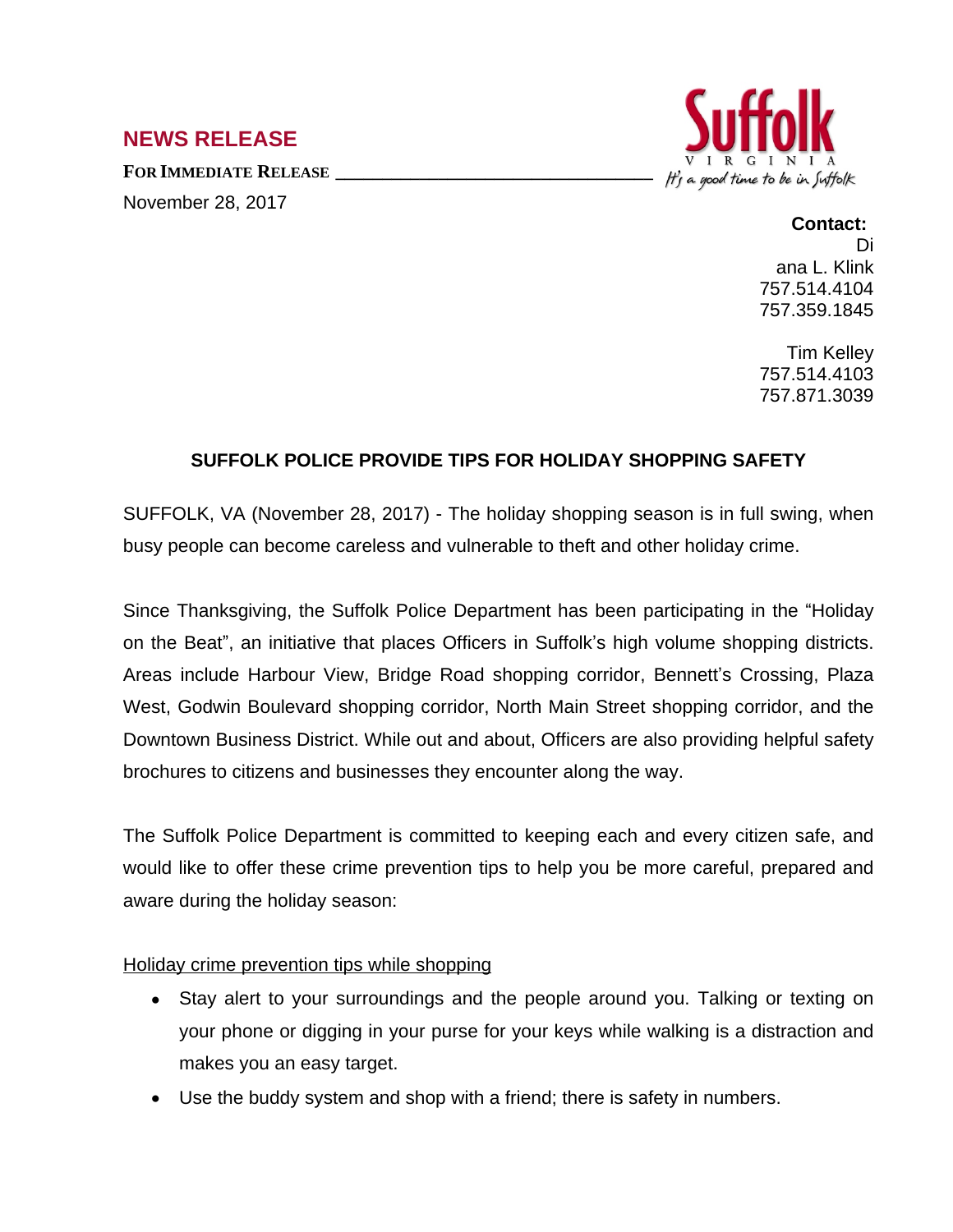- Be careful what you post online. Don't alert others that you aren't at home.
- Avoid carrying large amounts of cash. Pay for purchases with a check, credit or debit card.
- If possible, carry only your driver's license, personal checks, or necessary credit or debit cards.
- Keep a record of all of your credit card numbers in a safe place at home, and if you discover that a credit card is missing, notify the credit card company as soon as possible. Don't assume that you misplaced it and will find it later.
- If you must carry a purse, do not wrap the straps around your arms or shoulders, or carry a clutch purse tightly under your arm. Consider bringing a security travel pouch instead.
- Do not carry a wallet in a back pocket. It should be placed in a front pocket of your pants for safety.
- Be alert that crooks look for the "high dollar" shopping bags with your purchases. When possible, slip bags/purchases in a plain nondescript bag.
- Watch purchases while eating in mall food courts; bags can easily be switched or taken.
- Educate your children about what to do if they are lost as well as "Stranger Danger".
- Don't overburden yourself with too many packages. Consolidate where possible, or use store's package pick-up.
- Have your car keys ready in hand before leaving the store.
- If you do return to your vehicle to unload purchases, place them in the trunk of the vehicle, not on the seat where they're visible and a target for thieves.
- Be just as vigilant about your surroundings during the daylight hours. A crime can occur at any time. Try not to shop until the store closes. Remember, fewer people are present at this time

## Holiday crime prevention tips for parking lots

- Shop early and leave early to avoid evening darkness.
- Park in a high visibility area, keep track of where you're parked, and check for lighting in case you leave during hours of darkness.
- If at all possible, try not to park next to a vehicle with dark, tinted windows.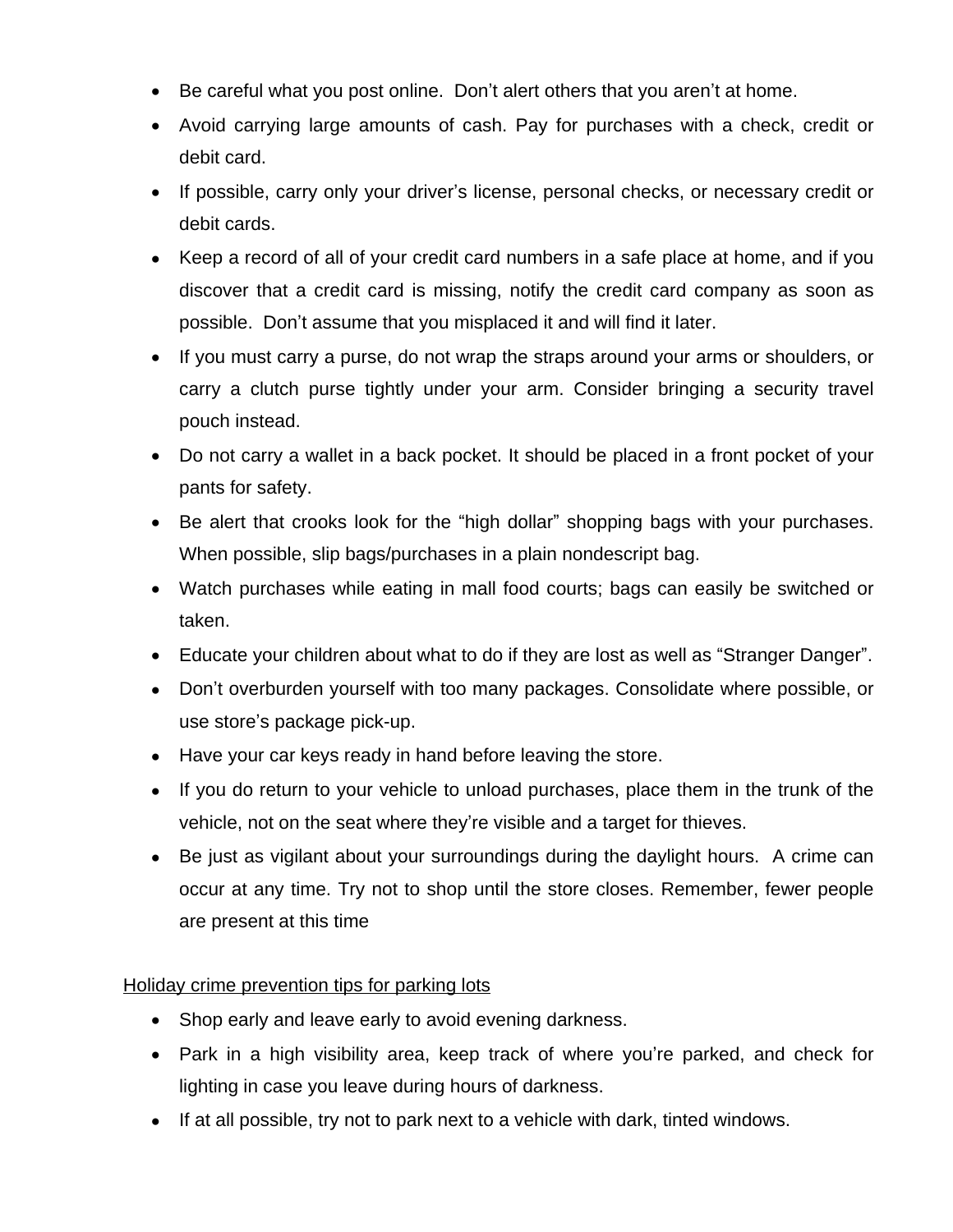- Prior to arriving at the shopping center, lock all your valuables in the trunk of your vehicle.
- Leave the store with others, not alone.
- Ask security to escort you to your vehicle if you feel uncomfortable.
- Walk briskly, confidently, and directly through the parking lot. Be cautious of people handing out fliers or asking questions in the parking area.
- Watch for people who may be following you. This can occur inside as well as outside. If you suspect someone following you, report it to security immediately.

# Holiday Safety Tips Utilizing Popular Online Sites

- A large number of citizens are utilizing online sites, such as Facebook Marketplace, Craigslist, and OfferUp to buy and sell things quickly and economically.
- Nationally, there has been an increase in robberies and assaults on citizens utilizing these sites to buy and sell items. Many times these robberies occur during the meetings of the buyers and the sellers of these items.
- The Suffolk Police Department has established two safe meeting zone locations, including Suffolk Police Headquarters, 111 Henley Place. The Suffolk Police Headquarters lobby is open 24-hours a day and is equipped with video surveillance cameras. The other safe meeting place location is at the Sector II Police Precinct, 3903 Bridge Road in Northern Suffolk. The Precinct II lobby is open Monday thru Friday, from 8:30 a.m. to 5:00 p.m. and is also equipped with video surveillance cameras. If you must meet after hours, the Sector II Police Precinct parking lot is well-lit and has video surveillance cameras.

## Holiday crime prevention tips at home

- Keep the outside of your home well lit with doors locked and window curtains closed.
- Don't display gifts beneath the Christmas tree which can be seen from windows or doors.
- After the holidays, don't advertise gifts received by the boxes left for the garbage collection. Destroy boxes and place in your blue recycle bin, or in a sealed, nonclear garbage bag.